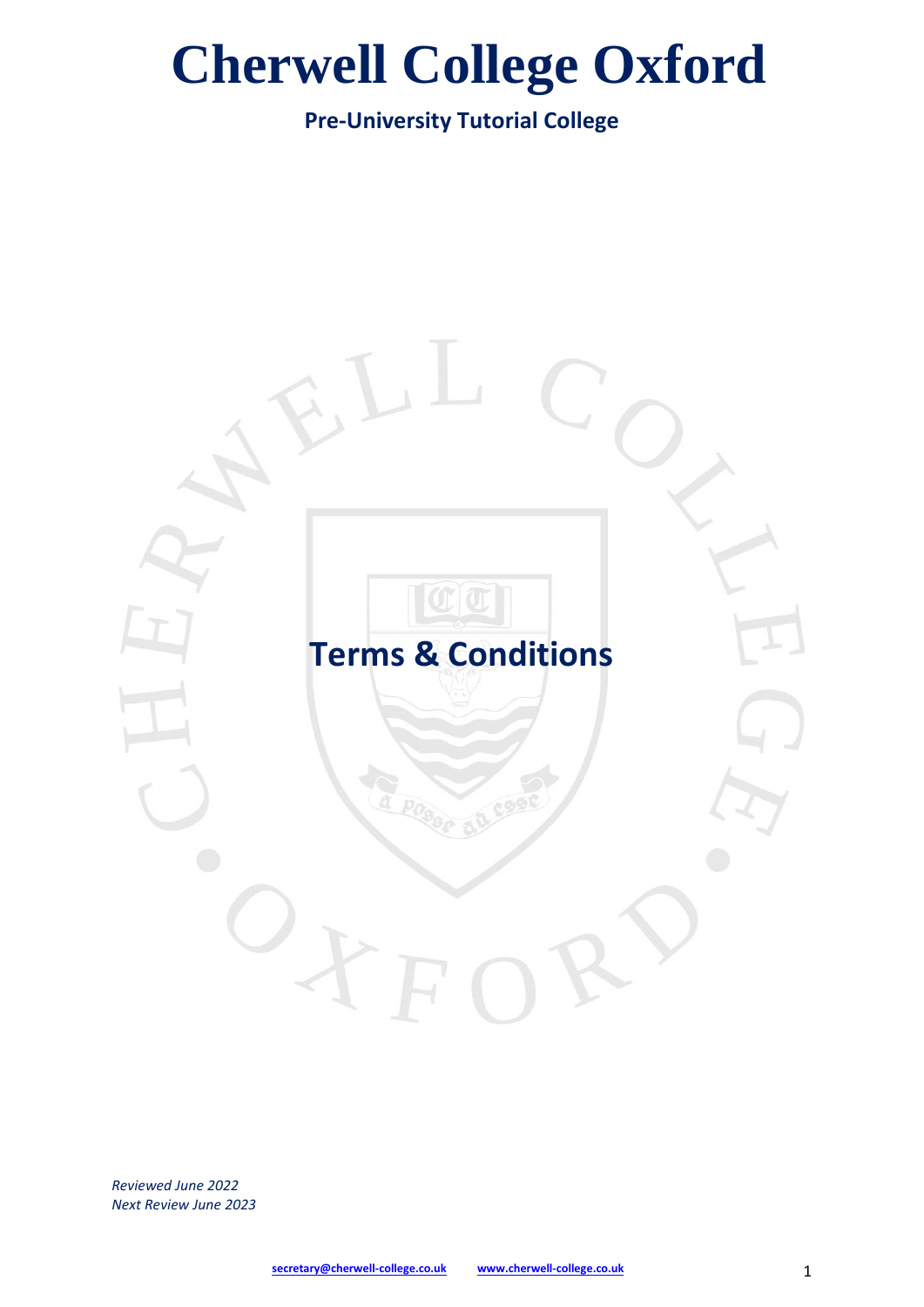## **Pre-University Tutorial College**

#### **1. Terminology**

- **1.1 The "College"/"We"/"Us"** means Cherwell College Oxford as now or in the future constituted. The College is constituted as a private limited company.
- **1.2 "The Principal"** is responsible for the day-to-day running of the College.
- **1.3 "The Parents"/"You"** mean any person who has signed the Acceptance Form and/or who has accepted the responsibility for a child's attendance at the College. Parents are legally responsible, individually and jointly for complying with the obligations under these Terms and Conditions. Those who have parental responsibility i.e. legal responsibility for the child are entitled to receive relevant information concerning the College.
- **1.4 "The Student"** is the person named on the Registration Form. The age of the Student will be calculated in accordance with the UK custom.
- **1.5 "Registration Form" and "Registration Fee"**: A Registration Fee for the relevant year will be payable when Parents complete and return to the College a signed Registration Form. If on receipt of a completed Registration Form a place for the prospective Student is not available at the College, the Registration Fee will be returned. Otherwise, the Registration Fee paid by the Parents shall be retained as a non-refundable confirmation fee.

NB Registration Fee and Registration Form vary depending on the type and length of the programme applied.

- **1.6 "Academic Deposit (non-UK passport holders)":** For reasons of administration, the right is reserved to require payment of an equivalent of a term's fees as a deposit in the case of a student whose normal residence is outside the UK. The Academic Deposit will be kept by the College to cover ancillary costs during the Student's stay and as a security towards the Student's intention to complete the course of study under their UK student visa. The Academic Deposit paid by the Parents will be returned on completion of the Student's education (after deduction of any monies due and owing) subject to the Parent and the Student's strict compliance with these Terms and Conditions. The College further reserves the right to require top-up payments if the Student's Academic Deposit reaches or falls below the required minimum (as advised by the College Bursar from time to time).
- **1.7 "Academic Deposit (UK passport holders)":** for Students resident in the UK, the College reserves the right to require a reasonable payment in respect of a Student's Academic Deposit to cover ancillary costs during the Student's studies in the College. The Academic Deposit paid by the Parents will be returned on completion of the Student's education (after deduction of any monies due and owing) subject to the Parent and the Student's strict compliance with these Terms and Conditions. The College further reserves the right to require top-up payments if the Student's Academic Deposit reaches or falls below the required minimum (as advised by the College Bursar from time to time).
- **1.8 "Damage Deposit (residential students only)"**: the College reserves the right to charge a reasonable sum in respect of the Student's Damage Deposit and require top-up payments if the Student's Damage Deposit reaches or falls below the required minimum (as advised by the College Bursar from time to time). The Damage Deposit paid by the Parents will be returned on completion of the Student's education (after deduction of any monies due and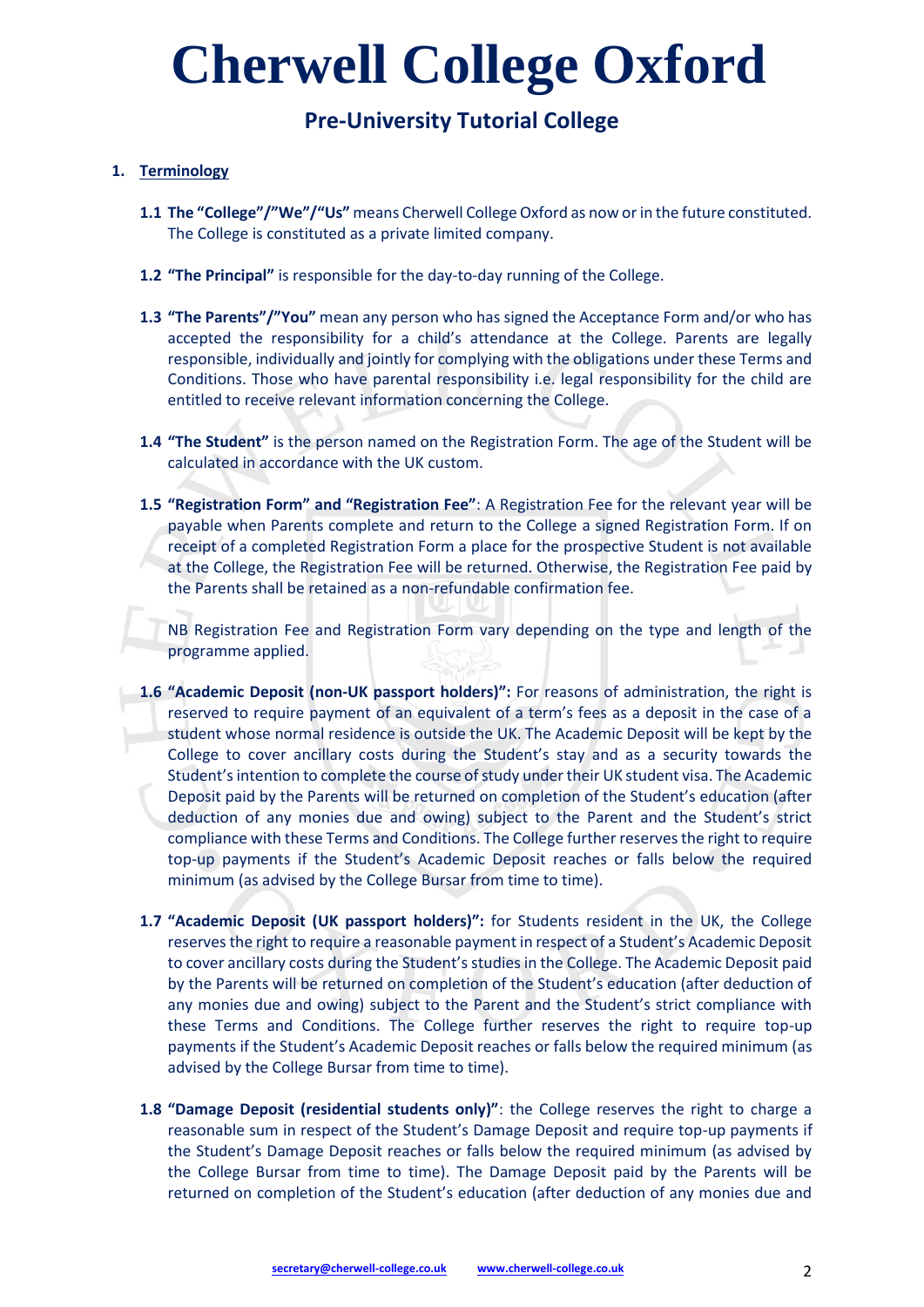### **Pre-University Tutorial College**

owing) subject to the Parent and the Student's strict compliance with these Terms and Conditions and additional Cherwell House Student Rules relating to residence at the College's managed accommodation.

#### **2. Introduction**

- **2.1 These Terms and Conditions** reflect the custom and practice of independent tutorial schools and colleges for many generations and they form the basis of a legal contract for educational services. The Terms and Conditions are intended to promote the education and welfare of each student and the stability, forward-planning, prospect resourcing and development of the tutorial College.
- **2.2 Our prospectus** and website are not contractual documents.
- **2.3 Fees and Notice Provisions**: The rules concerning Fees and Notice Provisions are of particular importance and are set out at Section 12.
- **2.4 Managing Change**: This College, as any other, is likely to undergo a number of changes during the time your child is a student here. Please see Section 14 for further details of the changes that may be made and the consultation and notice procedures that will apply.
- **2.5 Documents referred to:** Before accepting the offer of a place, parents and students should read the information which for the present academic year appears on the College website and is up-dated annually. Parents also have an opportunity, on request, to see any of the other documents referred to in these Terms and Conditions.

#### **3. Registration and Entry to the College**

- **3.1 Registration and Entry:** Applicants will be considered as candidates for admission and entry to the College when the Registration Form has been completed and returned to us and the Registration Fee paid. Places will be subject to availability and the Student and Parents satisfying the admission requirements at the time inter alia:
	- a) Satisfactory academic reports from previous place of study;
	- b) Personal statement/motivation statement;
	- c) Interview (Oxford or Skype);
	- d) Selective subject assessment;
	- e) English language proficiency depending on the level of study;
	- f) IELTS for UKVI for international students who have not previously studied and successfully completed a course of study in the UK under UK student visa (UKVI requirement).
- **3.2 "Admission"** occurs when the College offers a place and the Parents accept the offer. **"Entry"** occurs on the date when the Student attends the College for the first time under these Terms and Conditions.
- **3.3 Arrival:** the Student will undergo further evaluation upon arrival to ensure that the proposed programme is suited to their academic ability. A study plan will then be prepared.
- **3.4 Continuing Assessment:** Regular assessments will be carried out by the subject tutors throughout the Student's programme at the College.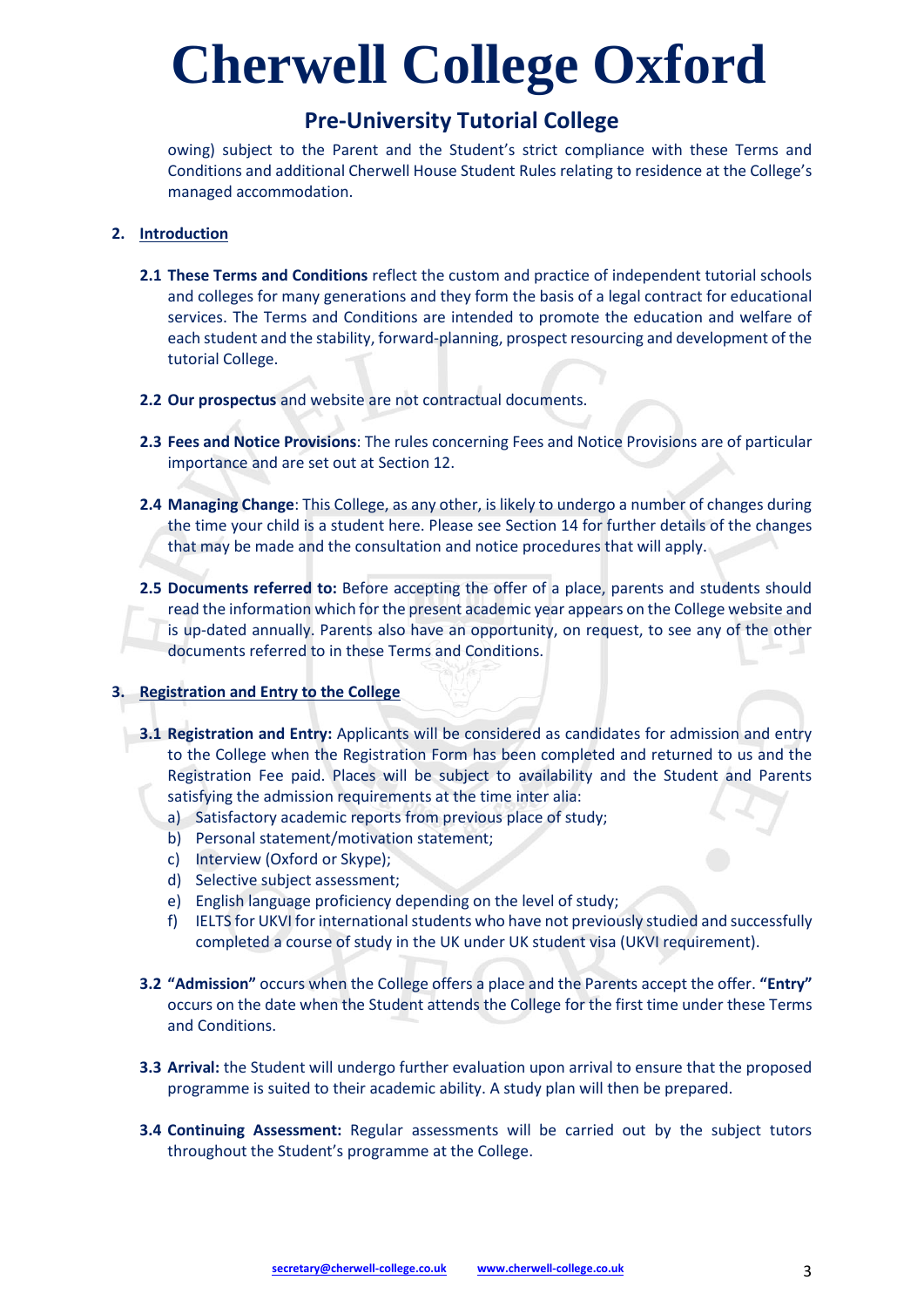### **Pre-University Tutorial College**

#### **4. Pastoral Care**

- **4.1 Pastoral care** is a thread that runs throughout all aspects of life at the College and is directed towards the happiness, success, safety and welfare of each student and the integrity of the College community.
- **4.2 Our Ethos**: The ethos of the College is to foster good relationships between members of the staff and the Students themselves. Bullying, harassment, victimisation and discrimination will not be tolerated.
- **4.3 Our Commitment**: We will do all that is reasonable to safeguard and promote your child's welfare and to provide pastoral care to at least the standard required by law in the particular circumstances and often to a much higher standard. We will respect your child's human rights and freedoms which must, however, be balanced with the lawful needs and rules of our College community and the rights and freedoms of others.
- **4.4 Equal Treatment**: The College is a co-educational boarding and day tutorial College for male and female students aged between. The College welcomes staff and students from different ethnic groups, backgrounds, cultures and creeds - human rights and freedoms are respected. At present, our physical facilities for the disabled are limited but we will do all that is reasonable to ensure that the College's culture, policies and procedures are made accessible to students who have disabilities and to comply with our legal and moral responsibilities under the *Equality Act 2010* and *Special Educational Needs & Disability Act 2001* in order to accommodate the needs of students who have disabilities for which, after reasonable adjustments, we can cater adequately.
- **4.5 Complaints**: Any question, concern or complaint about the pastoral care or safety of a Student must be notified immediately to the Welfare Officer and/or the Head of Boarding in the case of a grave concern must be notified in writing to the Principal and/or by telephone in a case of emergency. A copy of the College's Complaints Policy is available via the College's website.
- **4.6 Student's Rights**: A Student of sufficient maturity and understanding has certain legal rights which the College will observe. These include the right to give or withhold consent in a variety of circumstances and certain rights of confidentiality. If a conflict of interest arises between a Parent and a Student, the rights of, and duties owed to the Student will in most cases take precedence over the rights of, and duties owed to the Parent.
- **4.7 Principal's Authority:** The Parents authorise the Principal to take and/or authorise in good faith all decisions which the Principal considers on proper grounds will safeguard and promote the Student's welfare.
- **4.8 Physical Contact:** Parents give their consent to such physical contact as may accord with good practice and be appropriate and proper for teaching and instruction and for providing comfort to a Student in distress or to maintain safety and good order, or in connection with the Student's health and welfare.
- **4.9 Leaving the College Premises**: We will do all that is reasonable to ensure that the Student remains in the care of the College during teaching hours but we cannot accept responsibility for a Student who leaves the College premises in breach of the College rules and we are not legally entitled to do so in the case of a Student aged 16 years or over.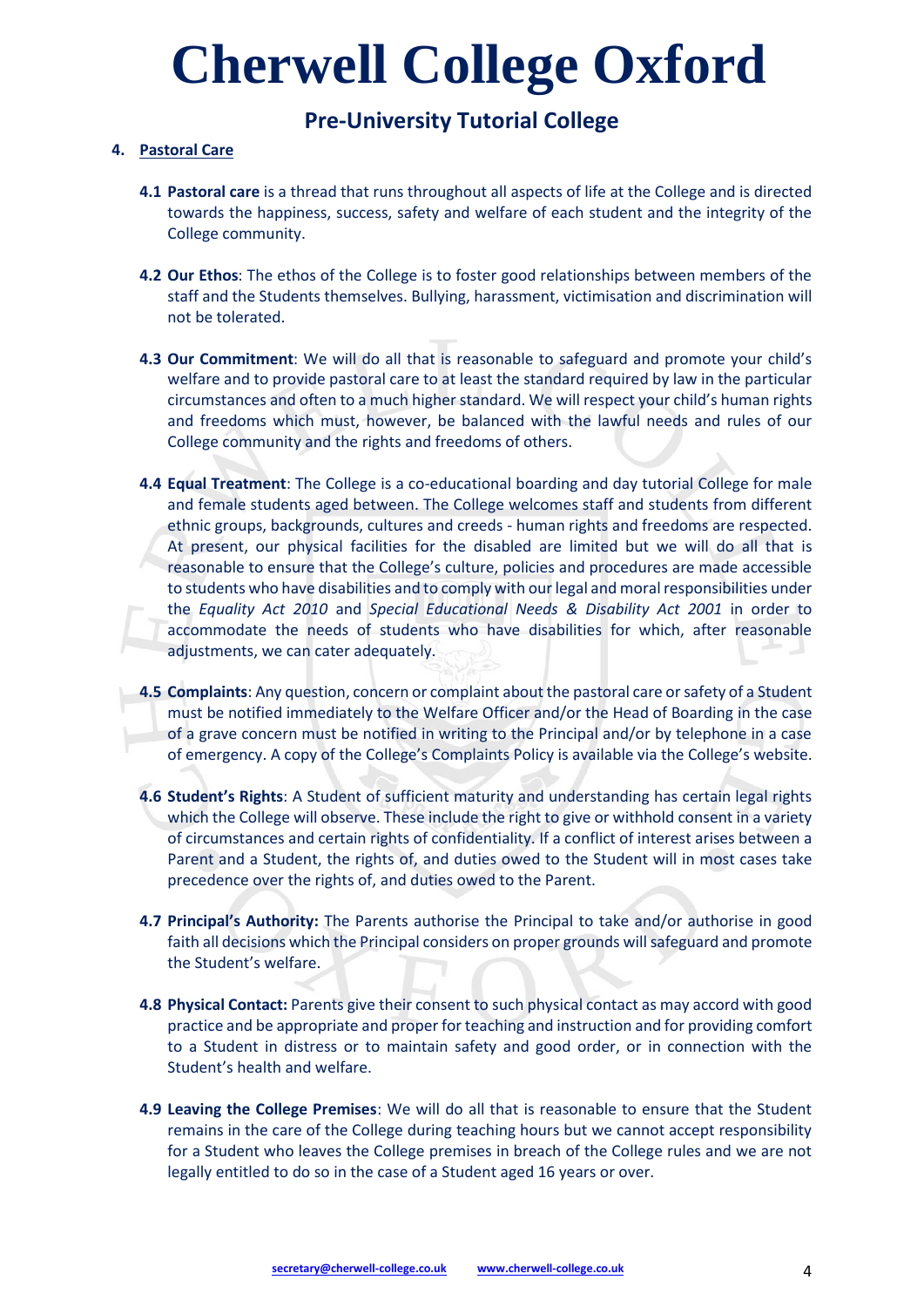## **Pre-University Tutorial College**

- **4.10 Residence during term time/Absence of Parents – Day Students**: The Welfare Officer and/or the Head of Boarding must be notified in writing immediately if a Student will be residing during term time under the care of someone other than a Parent. When both Parents will be absent from the Student's home overnight or for a twenty-four hour period or longer, the Welfare Officer and/or the Head of Boarding must be informed in writing the name, address and telephone number of a twenty-four hour adult who will be responsible for the Student.
- **4.11 Communication with Parents:** With the exception of communication regarding cancellation, withdrawal and notice of withdrawal, the College will (unless otherwise notified) treat any communication from any person with parental responsibility as having been given permission on behalf of each such person unless other arrangements are made.
- **4.12 Educational guardians:** The College strongly recommends that a Student of any age whose parents are resident outside the United Kingdom should have an educational guardian in the United Kingdom who has been given legal authority to act on behalf of the Parents in all respects and to whom the College can apply for authorisation when necessary. The College can accept no responsibility during exeats, half term or the holidays for Students whose parents are resident abroad - the parents and guardians of such students must make holiday arrangements, including travel to and from the College, well in advance. If it is necessary, due to illness, for a Student to be cared for away from the College, the Parents and guardians must make appropriate arrangements. The responsibility for choosing an appropriate educational guardian rests solely with the Parents but the College may be able to assist, by providing Parents with the names of agencies or individuals who have acted as guardians in the past. Parents are responsible in each case for satisfying themselves as to the suitability of an educational guardian.

#### **5. Disclosures & Confidentiality**

- **5.1 Disclosures**: Parents must, as soon as possible, disclose to the College in confidence any known medical condition, health problem or allergy affecting the Student, any history of a learning difficulty on the part of the Student, or any family circumstances or court order which might affect the Student's welfare or happiness, or any concerns about the Student's safety.
- **5.2 Confidentiality**: The Parents authorise the Principal to override their own and (so far as they are entitled to do so) a Student's rights of confidentiality, and to impart confidential information on a "need-to-know" basis where necessary to safeguard or promote a Student's welfare or to avert a perceived risk of serious harm to the Student or to another person at the College. In some cases, teachers and other employees of the College may need to be informed of any particular vulnerability the Student may have. The College reserves the right to monitor the Student's electronic communications, internet use and data storage. A copy of the College's E-Policy is available via the College's website.
- **5.3 Special Precautions**: The Principal needs to be aware of any matters that are relevant to the Student's safety and security. The Principal must therefore be notified in writing immediately of any court orders or situations of risk in relation to the Student for whom any special safety precautions may be needed. Parents may be excluded from the College premises if the Principal, acting in a proper manner, considers such exclusion to be in the best interests of the Student or of the College.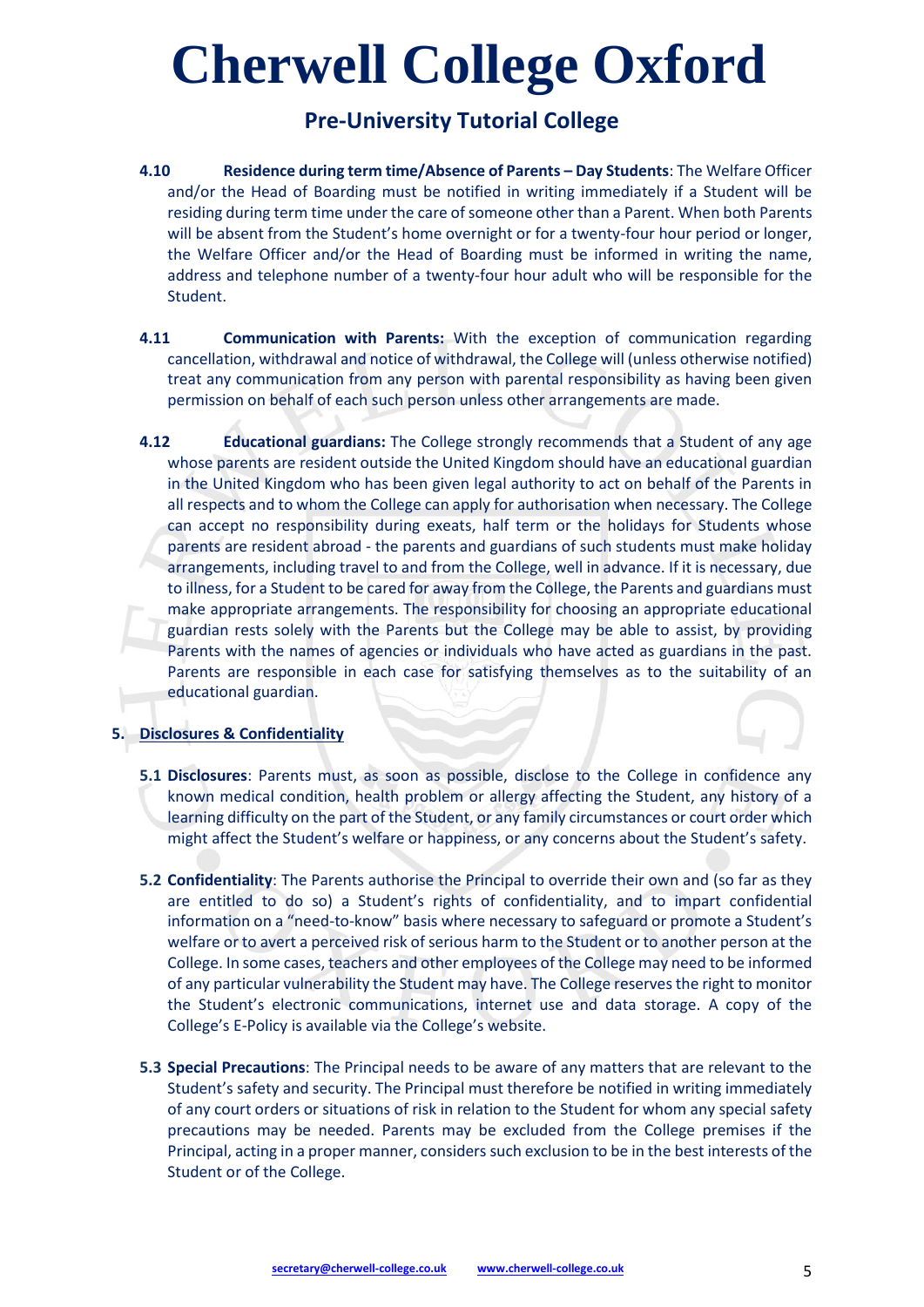## **Pre-University Tutorial College**

#### **6. Policies & Procedures**

- **6.1 Internal College Policies**: Students and Parents are advised to familiarise themselves with the College's policies and procedures as available on the College's website and revised from time to time.
- **6.2 Photographs**: It is the custom and practice of most independent Colleges and of this College, to include some photographs or images of Students in the College's promotional materials such as prospectus and website. We will not disclose the name or home address of a child without the Parents' consent. Parents who do not want their child's photograph or image to appear in any of the College's promotional material must make sure their child knows this and must write immediately to the Principal.
- **6.3 Transport**: Parents' consent to the Student travelling by any form of public transport and/or in a motor vehicle driven by a responsible adult who is duly licensed and insured to drive the vehicle of that type.
- **6.4 Student's Personal Property**: Students are responsible for the security, insurance and safe use of all their personal property including: money, mobile phones, watches, computers, calculators, musical instruments and sports equipment and for property lent by the College.
- **6.5 Storage of Personal Property**: Students are responsible for collecting and packing their belongings at the end of each term and summer breaks. Any belongings which are left by a Student during these periods will be collected by the College staff and packed into individual boxes for the period of a Student's absence. Parents will be responsible for the cost of packing and storing the items as invoiced by the College.
- **6.6 Insurance:** Parents are responsible for insurance of the Student's personal property whilst at the College or on the way to and from the College or any College-organised activity away from the College premises.
- **6.7 Liability:** Unless negligent or guilty of some other wrongdoing causing injury, loss or damage, the College does not accept responsibility for accidental injury or other loss caused to the Student or Parents or for loss or damage to their property.

#### **7. Health and Medical Matters**

- **7.1 Medical Declaration:** Parents will be asked to complete a Student Medical Form concerning the Student's health and must inform the Welfare Officer and/or Head of Boarding in writing if the Student develops any known medical condition, health problem or allergy, or will be unable to take part in games or sporting activities or has been in contact with infectious diseases.
- **7.2 Medical Care:** In order that the best use may be made of the facilities and services provided under the National Health Services, every boarder must be registered on the list of the local General Practitioner whilst a Student at the College. Parents must comply with the College quarantine regulations as defined from time to time.
- **7.3 Student's Health:** The Principal may at any time require a medical opinion or certificate as to the Student's general health where the Principal considers that necessary as a matter of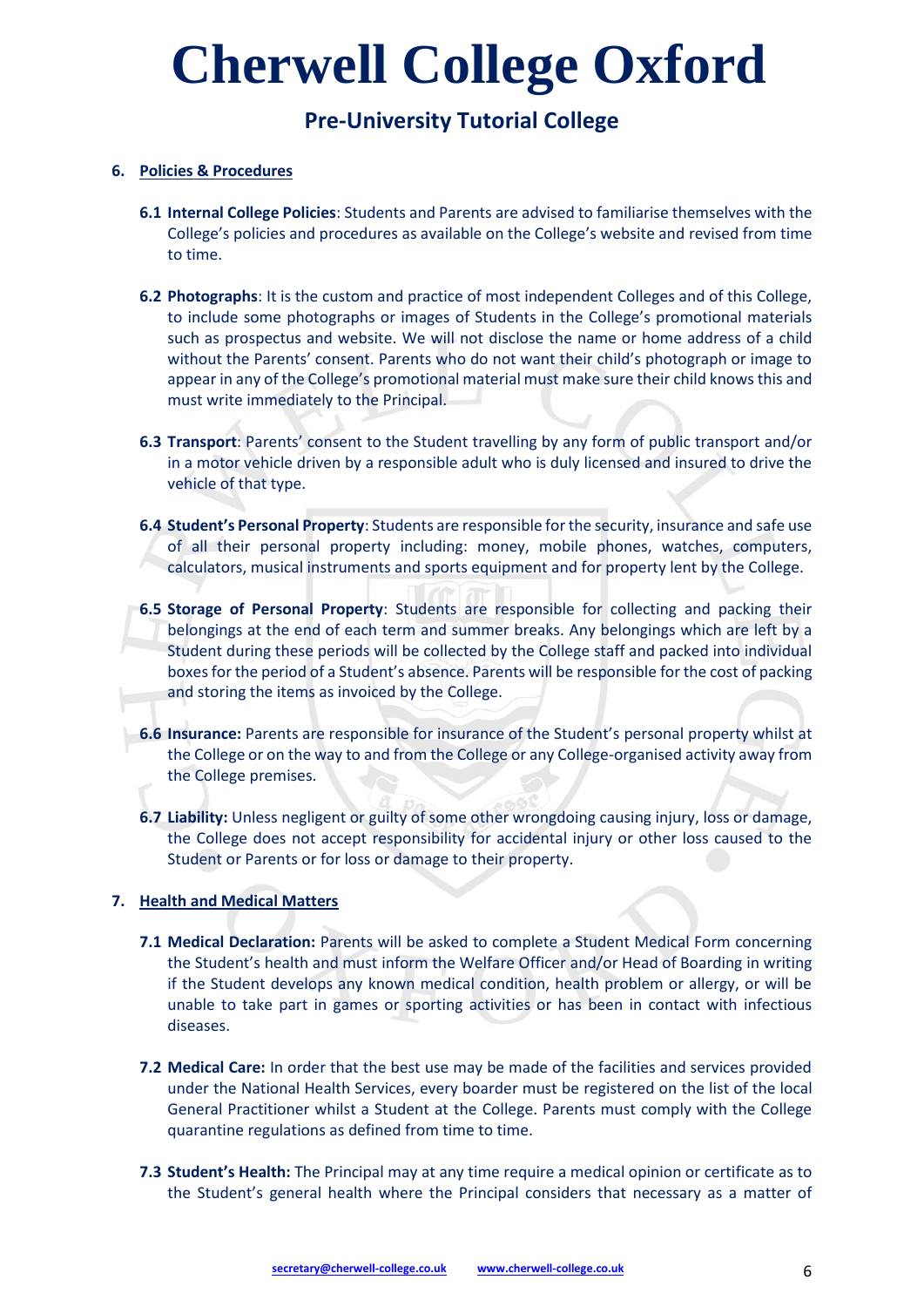### **Pre-University Tutorial College**

professional judgement in the interests of the Student and/or the College. A Student of sufficient age and maturity is entitled to insist on confidentiality which can nonetheless be overridden in the Student's own interests or where necessary for the protection of other members of the College community.

- **7.4 Medical Information**: Throughout a Student's time as a member of the College, the College shall have the right to disclose confidential information about the Student if considered to be in the Student's own interests or necessary for the College.
- **7.5 Emergency Medical Treatment**: The Parents authorise the Principal to consent on behalf of the Parents to the Student receiving emergency medical treatment, including blood transfusion - under the National Health Service or at a private hospital where certified by an appropriately qualified person - if the Parents cannot be contacted.
- **7.6 Health & Life Skills Education:** All Students receive health and life skills education appropriate to their age in accordance with the curriculum from time to time, unless the Parents have given formal notice in writing that they do not wish their child to take part in this aspect of the curriculum.

#### **8. Educational Matters**

- **8.1 Our Commitment:** Within the published range of the College's provision from time to time, we will do all that is reasonable to provide an educational environment and teaching of a range, standard and quality which is suitable for each Student and to provide education to at least the standard required by the UK Department of Education and often to a much higher standard.
- **8.2 Organisation:** We reserve the right to organise the curriculum and its delivery in a way which, in the professional judgement of the Academic department lead by the Academic Director/Vice-Principal, is most appropriate for the College community as a whole. Any Parent who has specific requirements or concerns about any aspect of their child's education or progress should contact the Academic Director/Vice-Principal, as soon as possible, or contact the Principal in the case of a grave concern.
- **8.3 Progress Reports:** The College monitors the progress of each Student and reports regularly to Parents by means of grades and full written reports.
- **8.4 Reports and References**: Information supplied to Parents and others concerning the progress and character of a Student, and about examination, further education and career prospects, and any references will be given conscientiously and with all due care and skill but otherwise without liability on the part of the College.
- **8.5 Learning support:** Students will be regularly assessed to determine whether any additional academic support programme should be put in place. These programmes will incur additional costs.
- **8.6 Public Examinations**: The Academic department may, after consultation with a Parent and a Student, decline to enter a Student's name for a public examination if, in the exercise of professional judgment, they consider that by doing so the Student's prospects in other examinations would be impaired and/or if the Student has not prepared for the examination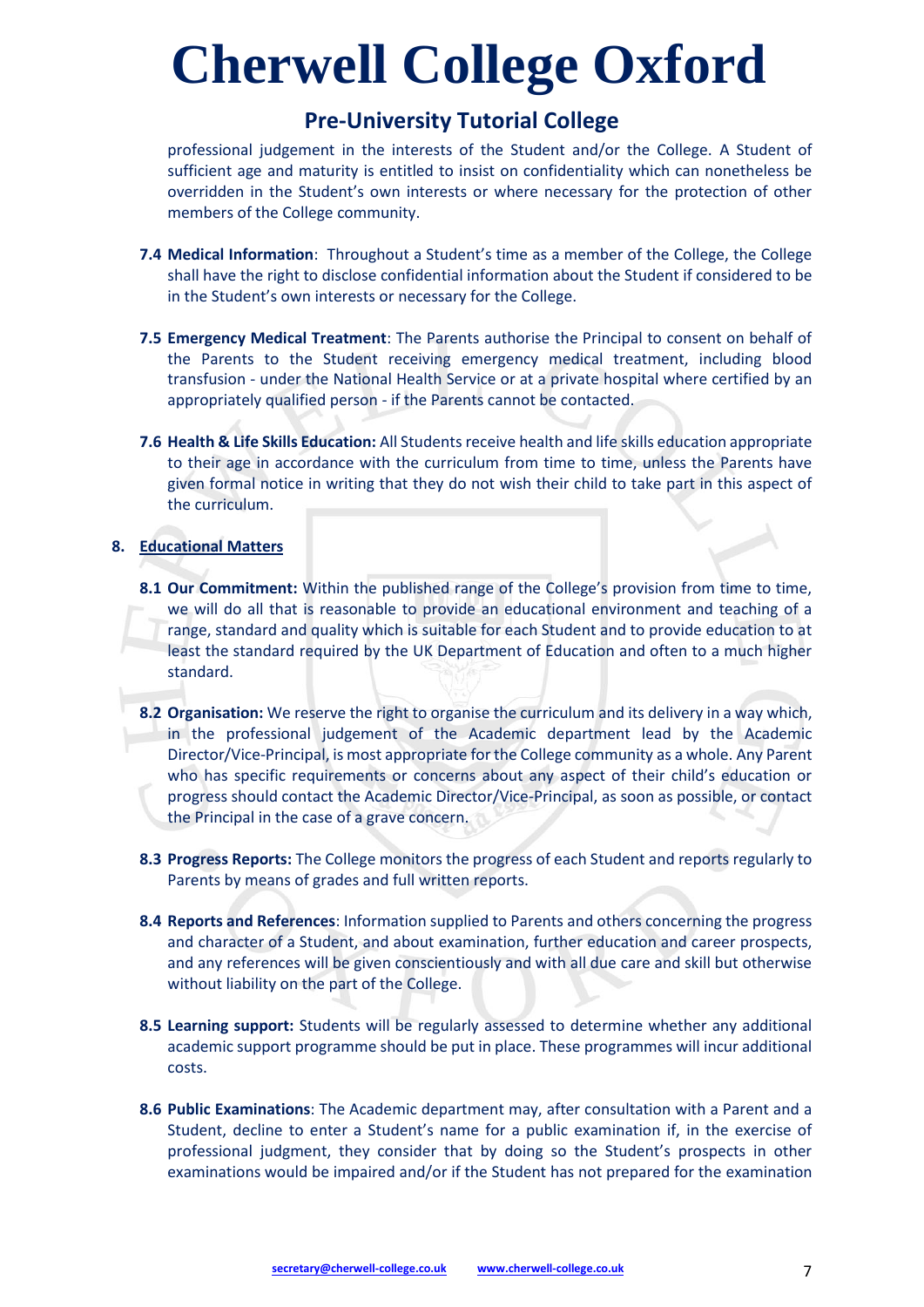### **Pre-University Tutorial College**

with sufficient diligence. For example, because the Student has not worked or revised in accordance with advice or instruction from the tutors and/or Academic department.

- **8.7 Learning Difficulties**: The College will do all that is reasonable in the case of each Student to detect and deal appropriately with a learning difficulty which amounts to a "special educational need". Our staff are not, however, qualified to make a medical diagnosis of conditions such as those commonly referred to as dyslexia, or of other learning difficulties.
- **8.8 Assessment for Learning Difficulties**: If appropriate, the College may recommend the Student undergoes a formal assessment for possible learning difficulties. A formal assessment can be arranged by the College at the Parents' expense or by the Parents themselves.
- **8.9 Information about Learning Difficulties**: Parents must notify the College in writing if they are aware or suspect that a Student has a learning difficulty and the Parents must provide us with copies of all written reports and other relevant information. Parents will be asked to withdraw the Student, without being charged Fees in lieu of notice if, in the professional judgement of the Principal and after consultation with the Parents and with the Student (where appropriate), the College cannot provide adequately for a Student's special educational needs. Remedial teaching provided by the College will be charged as an extra.
- **8.10 Progression**: It is assumed that each Student who satisfies the relevant criteria at the time will progress through the College and will ultimately complete the Year 13. Parents will be advised prior to the end of the current programme of study if there appears to be any reason why the Student may be refused a place at the next stage of the College. Parents must give a term's notice in writing (e.g. before the start of the Trinity Term if a Student intends to withdraw from Michaelmas Term) in accordance with the Fees and Notice Provisions (in section 12) if they do not intend the Student to proceed to the next stage of the College, or a term's Fees in lieu of notice will be payable.

#### **9. The College's IP rights**

- **9.1 College's Intellectual Propert**y: The College reserves all rights and interest in any copyright, design right, registered design, patent or trademark ("intellectual property") arising as a result of the actions or work of a Student in conjunction with any member of staff and/or other Students at the College for a purpose associated with the College. The College will acknowledge and allow to be acknowledged the Student's role in creation/development of intellectual property.
- **9.2 Student's Original Work:** Copyright in the Student's original work, such as classroom work, prep or homework, projects, internal examination scripts, painting and computer generated material, belongs to the Student. Most such work (but not examination scripts) will be returned to the Student when it is no longer required for purposes of assessment or display. Parents' consent for themselves and (so far as they are entitled to do so) on behalf of the Student, to our retaining such work at the College premises until, in our professional judgement, it is appropriate to release the work to the Student. Certain coursework may have to be retained for longer than other work in order to reduce the risk of cheating. We will take reasonable care to preserve the Student's work undamaged but cannot accept liability for loss or damage caused to this or any other property of the Student by factors outside the direct control of the College.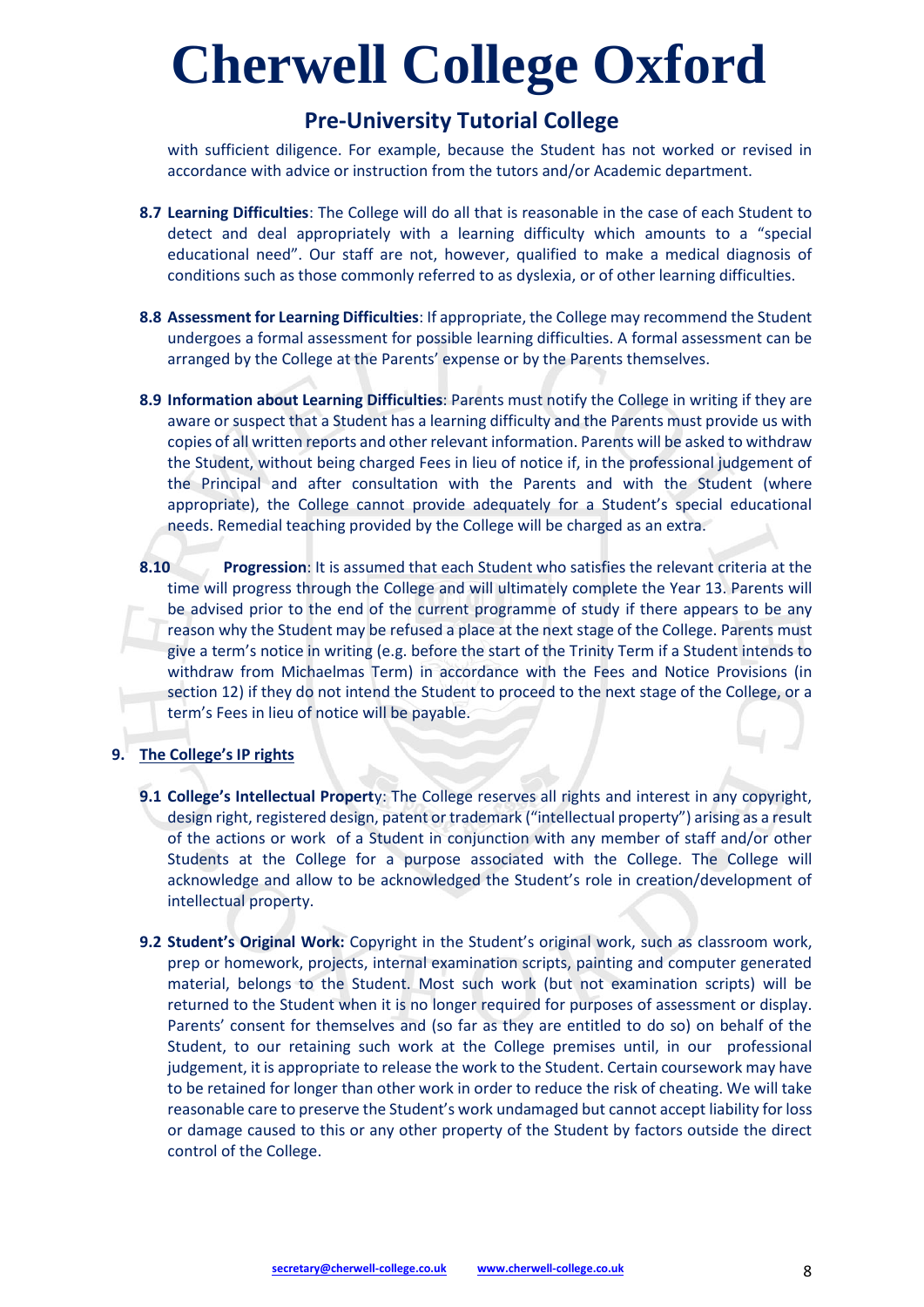### **Pre-University Tutorial College**

**9.3 Educational and Social Visits**: A variety of educational visits will be provided. The cost of some educational visits will be charged as an extra and invoiced or deducted from Students' Academic Deposits.

#### **10. Behaviour and Discipline**

- **10.1College regime**: The Parents accept that the College will be run in accordance with the College policies. The Principal is entitled to exercise a wide discretion in relation to the College's policies, rules and regime and will exercise those discretions in a reasonable and lawful manner and with procedural fairness when the status of a Student is at issue.
- **10.2Conduct and Attendance**: We attach importance to courtesy, integrity, good manners, good discipline and respect for the needs of others. Parents warrant that the Student will take a full part in the activities of the College, will attend lessons, will be punctual, will work hard, will be well-behaved and will comply with the College Rules about the dress code. *International students should be aware that in line with UKVI/Home Office regulations*

*students studying through a UK student visa will be reported for absences, which can result in expulsion from the College and termination of a visa.*

- **10.3 College Rules:** The College policies, procedures, rules and regulations which apply are available on the College's website and revised from time to time. Parents are requested to read these documents carefully with the Student before they accept the offer of a place.
- **10.4College Discipline**: The Parents hereby confirm that they accept the authority of the Principal and of other members of staff on the Principal's behalf to take all reasonable disciplinary or preventative action necessary to safeguard and promote the welfare of each Student and the College community as a whole. The Parents also accept the College's disciplinary or preventative action necessary to safeguard and promote the welfare of each Student and the College's disciplinary policy.
- **10.5Investigative Action:** A complaint or rumour of misconduct will be investigated. A Student may be questioned and his/her accommodation or belongings may be searched in appropriate circumstances. All reasonable care will be taken to protect the Student's human rights and freedoms and to ensure that his/her Parents are informed as soon as reasonably practicable after it becomes clear that the Student may face formal disciplinary action, and also to make arrangements for the Student to be accompanied and assisted by a Parent, educational guardian or a teacher of the Student's choice.
- **10.6Procedural Fairness**: Investigation of a complaint which could lead to exclusion, removal or withdrawal of the Student in any of the circumstances explained shall be carried out in a fair and unbiased manner. All reasonable efforts will be made to notify the Parents or educational guardian so that they can attend a meeting with the Principal before a decision is taken in such a case. In the absence of a Parent or an educational guardian, the Student will be assisted by an adult (e.g. a tutor) of his/her choice.
- **10.7Divulging Information**: Except as required by law, the College and staff are not required to divulge to Parents or others any confidential information or the identities of Students or others who have given information which has led to the complaint or which the Principal has acquired during an investigation.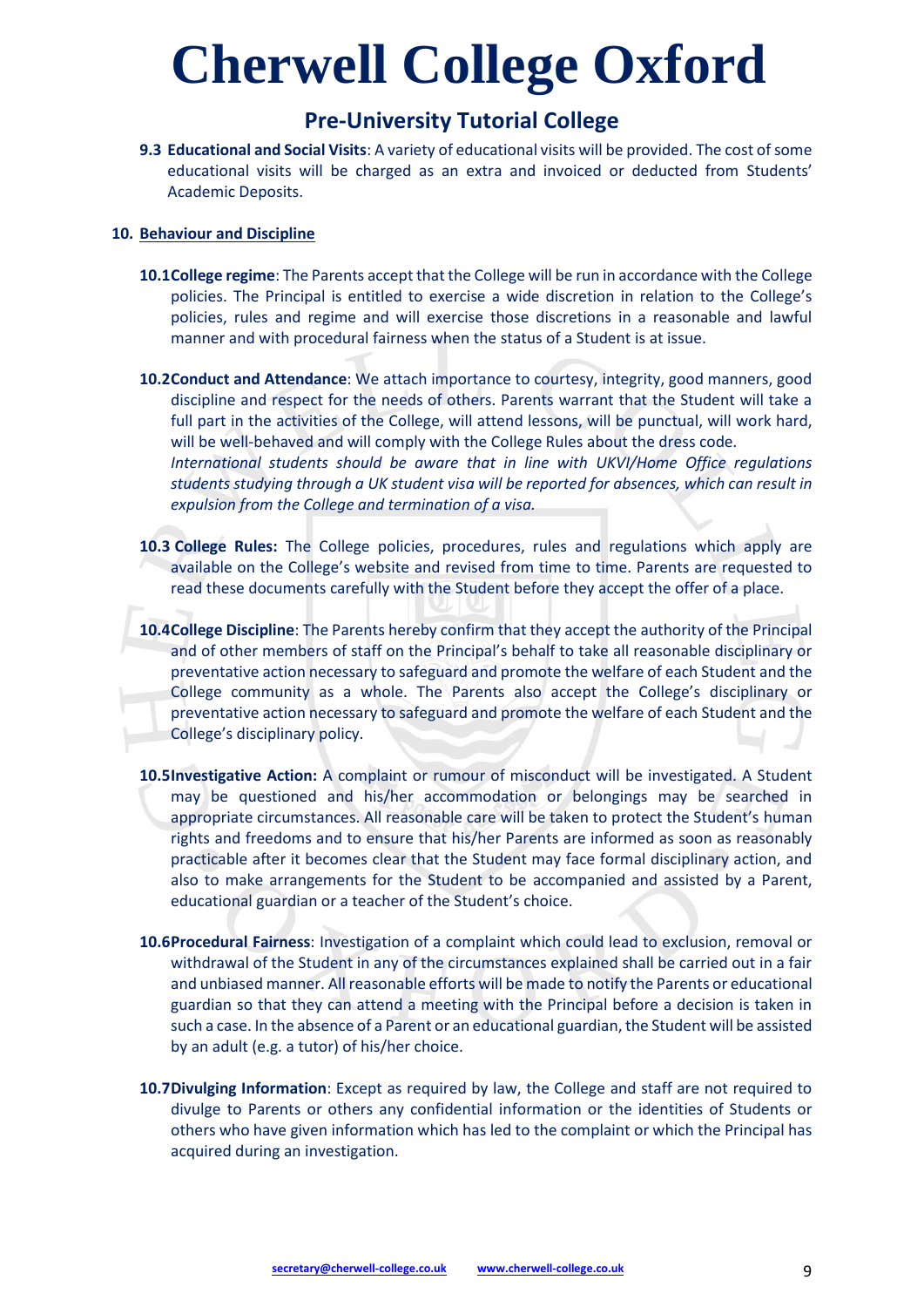### **Pre-University Tutorial College**

**10.8Drugs and Alcohol**: The College operates a zero tolerance policy on the misuse or possession of alcohol or drugs and illegal substances. It is considered a very grave breach of the College discipline. There could be a programme of random testing. Also, a student may be required to provide an urine sample under medical supervision if involvement with drugs is suspected, or sample of breath to test for alcohol consumption. A sample or test in these circumstances will not form part of the Student's permanent medical record.

#### **11. Suspension, Withdrawal, Expulsion and/or Exclusion**

- **11.1Terminology:** In these Terms and Conditions *"Suspension"* means that the Student has been sent home or under the care of their educational guardian for a limited period either as a disciplinary sanction or pending the outcome of an investigation. "*Withdrawal"* means that the Parents have withdrawn the Student from the College. *"Expulsion"* means that the Student has been required to leave the College permanently. *"Exclusion"* means that the Student has been required to leave the College temporarily until arrears of Fees have been paid.
- **11.2Removal in other circumstances**: means that Parents may be required, during or at the end of a term, to remove the Student temporarily or permanently from the College. If, after consultation with a Student and/or Parent, the Principal is of the opinion that by reason of the Student's conduct or progress, the Student is unwilling or unable to benefit sufficiently from the educational opportunities offered by the College, or if a Parent has treated the College or members of its staff unreasonably, then the Student will be removed. In these circumstances, the Principal shall act with procedural fairness in all such cases, and shall have regards to the interests of the Student and Parents as well as those of the College.
- **11.3Fees following Removal:** if the Student is removed or withdrawn in the circumstances described above, the rules relating to Fees and deposit shall be the same as for Expulsion or Withdrawal.
- **11.4Exclusion for non-payment of Fees:** The right is reserved on 3 days' written notice to exclude a Student while Fees are unpaid. Exclusion on this grounds in not a disciplinary matter and the right to a review will not normally arise but the Student who has been excluded at any time when Fees are unpaid will be deemed withdrawn without notice, twenty-eight days (or earlier for the purposes of UKVI compliance) after Exclusion. *(Then a term's Fees in lieu of notice will be payable in accordance with the Fees and Notice Provisions in section 12 below)*. The College may also withhold any information, character references or property while Fees are unpaid but will not do so in a way that would cause direct, identifiable and unfair prejudice to the legitimate rights and interests of the Student.
- **11.5Expulsion:** A Student may be formally expelled from the College if it is proved on the balance of probabilities that the Student has committed a very serious breach of the College discipline, Students' Rules, Behaviour Policy and/or other College's policies and procedures (as revised from time to time) or a serious criminal offence. Expulsion is reserved for the most serious breaches. The Principal shall act with procedural fairness in all such cases. Principal's decision to expel the Student as a disciplinary sanction can be subject to a review. Please refer to the College's Complaints Policy for details.
- **11.6Fees after Expulsion:** If a Student is expelled, there will be no refund of the Registration Fees, the Academic and/or Damage Deposits, of fees for the current, past terms and of any fees for the current academic year.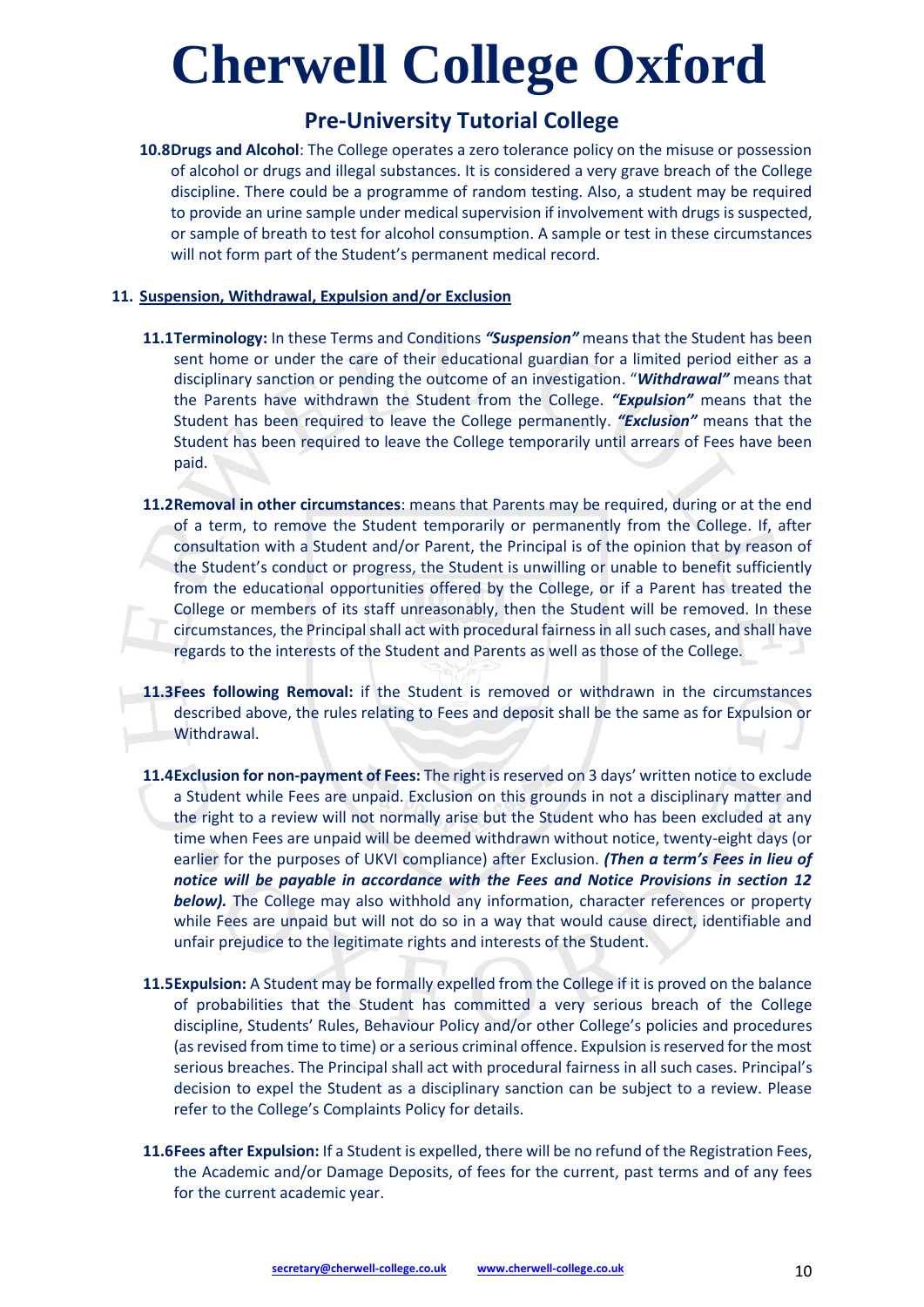## **Pre-University Tutorial College**

#### **12. Fees and Notice Provisions**

- **12.1Notice to be given by Parents** means (unless the contrary is stated in these Terms and Conditions) **a term's written notice addressed to and received by the Principal**. It is expected that Parents will consult with the Principal before giving notice to withdraw a Student.
- **12.2Fees in lieu of notice** means Fees in full for the term of invoice at the rate that would have applied had the Student attended and not limited to the parental contribution in the case of a scholarship, exhibition, bursary or other award of concession.
- **12.3A term's notice to be given by Parents means notice given before the first day of a term and expiring at the end of that term. A term's notice must be given in writing if the Parents wish to cancel a place which they have accepted, or if the Parents wish to withdraw a Student who has entered the College; or if, following the GCSE year or first year of A-level, the Student will not return for the following year even if he/she has achieved the required grades.**
- **12.4Cancelling Acceptance**: The cancellation of a place which has been accepted can cause longterm loss to the College. A genuine pre-estimate of loss is fees for between 1 and 5 years. Nonetheless, the College agrees to limit the Parent's liability to a full term's fees payable as a debt if less than a term's notice of cancellation has been given. Cases of serious illness or genuine hardship may receive special consideration on written request.
- **12.5Withdrawal by Parents**: If a Student is withdrawn on less than a term's notice, or excluded for more than twenty-eight days (or earlier for the purposes of UKVI compliance) for nonpayment of Fees, Fees in lieu of notice will be immediately due and payable as a debt at the rate applicable to the term in question and without loss to the College. The charge of a term's Fees represents a genuine pre-estimate of the College's loss in these circumstances, and sometimes the actual loss to the College will be much greater.
- **12.6Prior Consultation**: It is expected that a Parent or duly authorised educational guardian will in every case consult personally with the Principal or with the Principal's authorised deputy before notice of withdrawal is given.
- **12.7Withdrawal by Student**: The Student's decision to withdraw from the College shall, for these purposes, be treated as a withdrawal by the Parents.
- **12.8 Discontinuing Extras**: A term's written notice is required to discontinue extra tuition or a term's Fees for the extra tuition will be immediately payable in lieu as a debt.
- **12.9Termination by the College**: The College may terminate this Agreement on one term's written notice sent by email or ordinary post or less than one term's notice in a case involving expulsion or required removal. The College would not terminate the contract without good cause and full consultation with Parents and also the Student (if of sufficient maturity and understanding), and would offer the Parents a review of a decision to terminate.

#### **13. Fees and Payment terms**

**13.1Meaning:** "Fee" and "Fees" where used in these Terms and Conditions include each of the following charges where applicable: Registration Fee, Academic Deposit, Damage Deposit,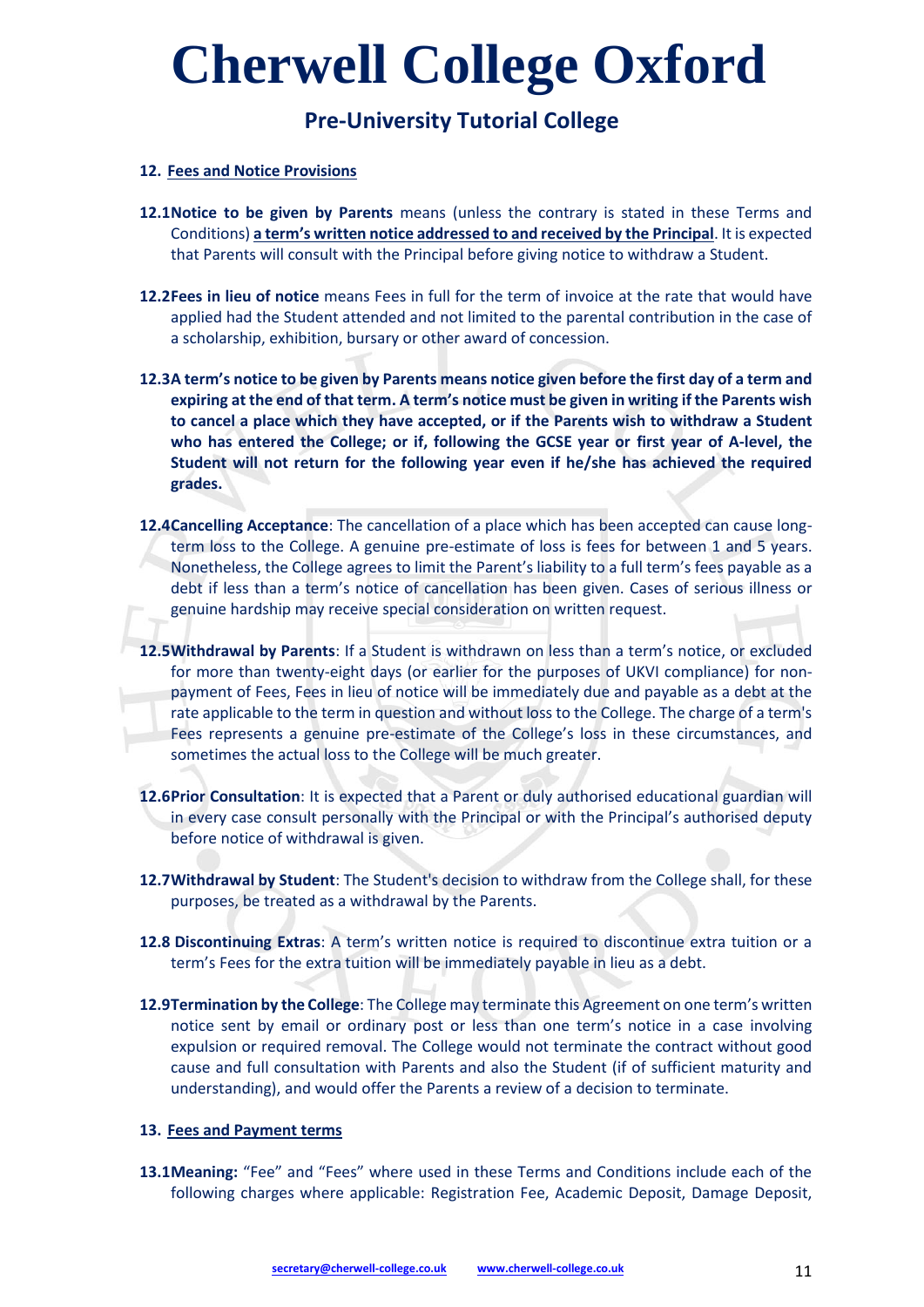### **Pre-University Tutorial College**

Tuition Fees, Boarding Fees, Fees for extra tuition and any other extras or ancillary fees and charges arising in respect of educational, cultural isits and damage where a Student alone or with others has caused willful loss or damage to the College property or the property of any other person and late payment charges if incurred.

- **13.2Payment**: The Parents undertake to pay the Fees applicable in each College year. Fees are due and payable 8 weeks before the commencement of the College term to which they relate. If one or more items on the invoice are under query, the balance of the invoice must be paid.
- **13.3Refund/Waiver:** Fees will not normally be refunded or waived for absence through sickness; or if a term is shortened or a vacation extended; or if a Student is released home after public examinations or otherwise before the normal end of term; or for any cause other than exceptional, and at the sole discretion of the Principal, or in a case of genuine hardship or where there is a legal liability under a court order or under the provisions of this contract to make a refund. This rule is necessary so that the College can properly budget for its own expenditure and to ensure that the cost of individual default does not fall on other Parents. Separate rules apply when a student is expelled or withdrawn (please see section 12).
- **13.4Scholarships and Bursaries:** Every scholarship, exhibition, bursary or other award or concession is a privilege and is subject to high standards of attendance, diligence and behaviour on the Student's part and to the Parents' treating the College and staff reasonably. The terms on which such awards are offered and accepted will be notified to Parents at the time of offer. The value of a scholarship shall be deducted from Fees before any bursary or other concession is calculated or assessed.

**13.5Fee Increases**: Fees are reviewed annually and are subject to increase from time to time.

- **13.6Late Payment**: Simple interest may be charged on a day-to-day basis on Fees which are unpaid. The rate of interest charged will be up to 2% per month which is a genuine preestimate of the cost to the College of a default.
- **13.7Part Payment**: Any sum tendered that is less than the sum owing may be accepted by the College on account only. Late payment charges will be applied to any unpaid balance of Fees.
- **13.8Installment Arrangements**: An agreement by the College to accept payment of current and/or past Fees by installments is concessionary and will cease automatically in the event of any default for thirty days or more. On ceasing, the full amount of Fees then due shall be payable forthwith as a debt and interest will start to accrue at the rate for Late Payment (see sub-section 13.6 above).
- **13.9Appropriation**: Payments made in respect of one child may be appropriated by the College to the unpaid account of any other child of these Parents.
- **13.10 Money Laundering and Payment of Fees by a Third Party**: Legislation requires the College, in some circumstances, to obtain satisfactory evidence (such as sight of a passport) of the identity of a person who is paying fees. An agreement with a third party (such as a grandparent) to pay the Fees or any other sum due to the College does not release the Parents from liability if the third party defaults and does not affect the operation of any other of these Terms and Conditions unless an express release has been given in writing, signed by the Bursar. The College reserves the right to refuse a payment from a third party.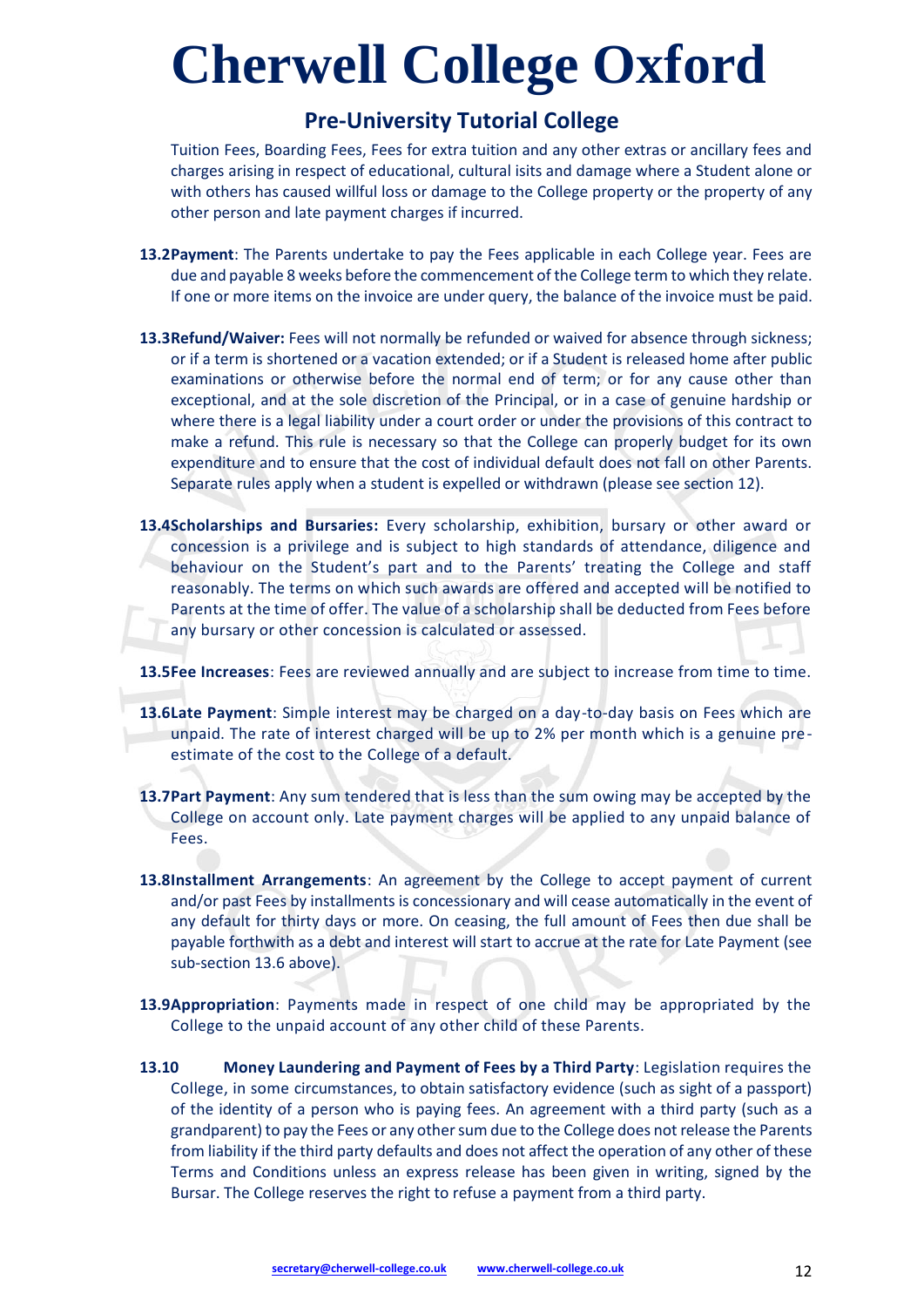## **Pre-University Tutorial College**

#### **14. Events beyond the control of the Parties**

- **14.1Force Majeure**: An event beyond the reasonable control of the parties to this Agreement is referred to below as a "Force Majeure Event" and shall include such events as an act of God, fire, flood, storm, war, riot, civil unrest, act of terrorism, strikes, industrial disputes, outbreak of epidemic or pandemic of disease, failure of utility service or transportation.
- **14.2Notification**: If either party to the Agreement is prevented from or delayed in carrying out its obligations under this Agreement by a Force Majeure Event, that party shall immediately notify the other in writing and shall be excused from performing those obligations while the Force Majeure Event continues.
- **14.3Continued Force Majeure**: If a Force Majeure Event continues for a period greater than 90 days, the party who has provided notification under clause 13.7 above shall notify the other of the steps to be taken to ensure performance of this Agreement.

#### **15. General Contractual Matters**

- **15.1Data Protection**: The Parents consent to the College (through the Principal as the person responsible) obtaining, processing and holding "personal data" including "sensitive personal data" such as medical information, to be processed lawfully and fairly in accordance with the Data Protection Act 1998, for purposes of safeguarding and promoting the welfare of the Student and ensuring that all relevant legal obligations of the College and the Parents are compiled with.
- **15.2Management**: It is our intention that the Terms and Conditions will always be operated so as to achieve a balance of fairness between the rights and needs of Parents and Students, and those of the College community as a whole. We aim to ensure that the College, its culture, ethos and resources are properly managed so that the College, its services and facilities can develop. We aim also to promote good order and discipline throughout our College community and to ensure compliance with the law.
- **15.3Legal Contract**: The offer of a place and its acceptance by the Parents give rise to a legally binding contract on the terms of these Terms and Conditions.
- **15.4Change**: This College, as any other, is likely to undergo a number of changes during the time the Student is here. For example, there may be changes in the staff, and in the premises, facilities and their use, in the curriculum and the size and composition of classes, and in the College policies, procedures, rules and regulations, the disciplinary framework, and the length of College terms. In addition, there may be the need to undertake a corporate reorganisation exercise and/or a merger or change of ownership may be necessary. For these reasons, the benefit and burden of this Agreement may be freely assigned to another party at the discretion of the College. Fee levels will be reviewed each year and there will be reasonable increases from time to time.
- **15.5Consultation**: It is not practicable to consult with Parents and Students over every change that may take place. Whenever practicable, the College will use reasonable endeavours to ensure that Parents will be informed and where possible given at least a term's notice of a change of policy, change in any physical aspect of the College which would have a significant effect on the Student's education or pastoral care, or a change of ownership. For example,